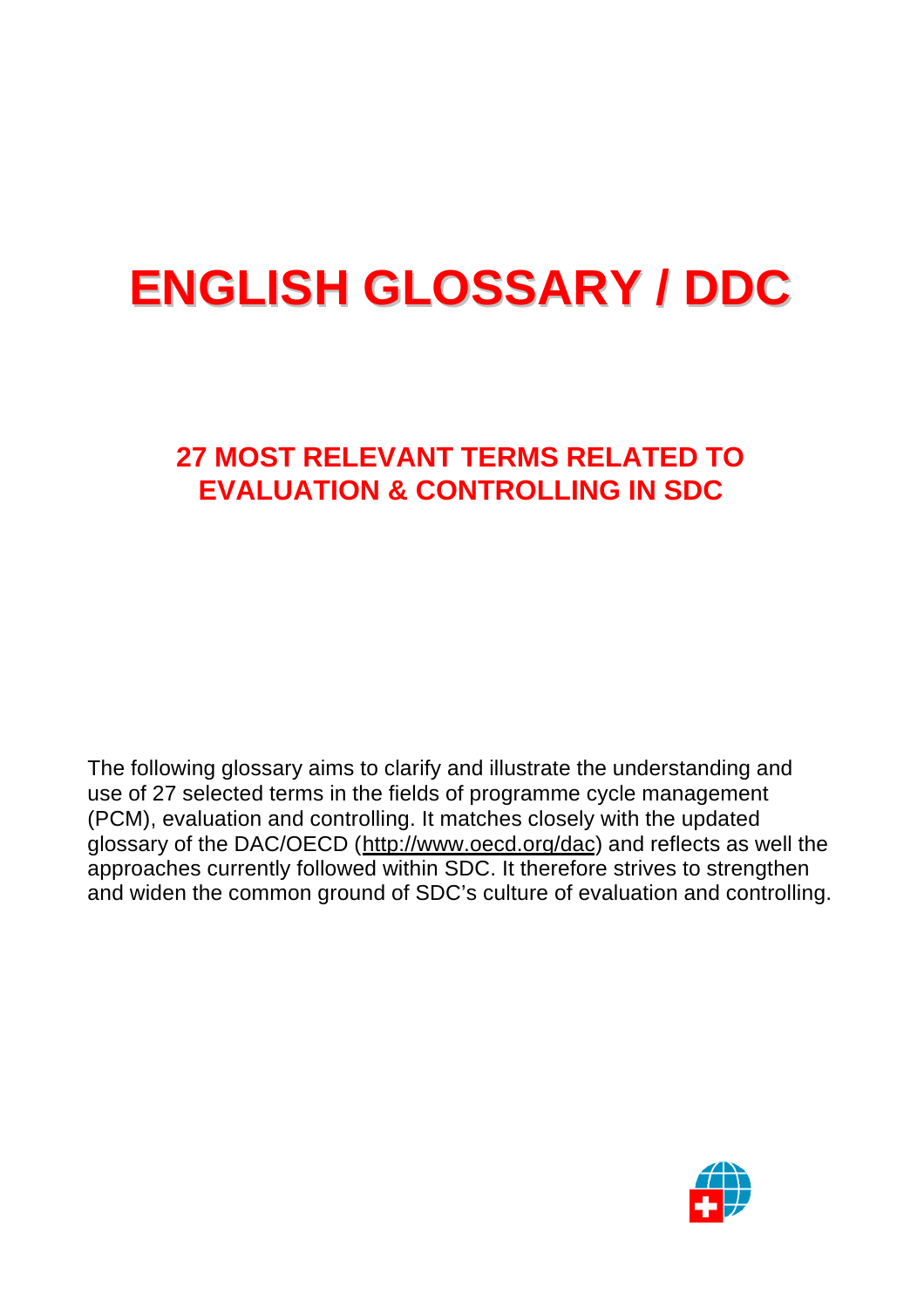# **ACCOUNTABILITY**

Obligation to demonstrate that work has been conducted in compliance with agreed rules and standards or to report fairly and accurately on performance results vis a vis mandated roles and/or plans.

*Ex: a report to parliament, to a board or a constituency*

≅ a "summative evaluation", that can serve as instrument hitherto.

## **APPRAISAL**

Overall assessment of the relevance, feasibility and potential sustainability of a programme/project prior to decision of funding.

*Ex: a document of its merits and risks, submitted for approval in principle*

≅ assessment; ex ante evaluation is considered as a synonym.

#### **AUDIT**

Independent or internal objective assessment of either compliance with applicable statutes and regulations ("regularity audit") or the relevance, economy, efficiency, effectiveness ("performance audit") *Ex: a report / mission by SDC "Inspectorate Division".*

≅ inspection, regularity audit ≅ verification; performance audit ≅ evaluation

#### **BENEFICIARIES**

The individuals, groups, or organisations, whether targeted or not, that ultimately benefit, directly or indirectly, from a programme/project

*Ex: the communities benefiting from a public health programme*

 $\approx$  outreach; target group (that is equal to or smaller than the beneficiary group)

#### **CONSISTENCY**

Compliance with the policies, guidelines, priorities, approaches set by an institution (SDC, partner government,..)

≅ coherence

? does our programme/project fit within the sector related policy?

#### **CONTROLLING**

Key function within an organisation consisting in selecting relevant data with respect to steering and reflecting its own performance, then analysing, interpreting those data, with the aim to provide a robust basis for management decisions

≅ Monitoring, that limits itself to the mere observation of processes and results as shown by themselves or through indicators, while controlling goes a step further and includes the analysis and interpretation of data. A "controlling" is not equivalent to "control".

#### **EFFECTIVENESS**

The extent to which the programme/project's objectives were achieved, taking into account their relative importance.

? Did we achieve our objectives? To what extent did our outputs produce the desired outcomes?

≅ efficacy (U introduced and mainly used by World Bank that stresses under "effectiveness" the aspect of achieving objectives in an efficient and sustainable manner while confining "efficacy" to: "achievement of objectives"

# **EFFICIENCY**

A measure of how economically resources / inputs (funds, expertise, time, etc.) are converted into outputs. ? Are we doing things right, in a proper and economically sound manner?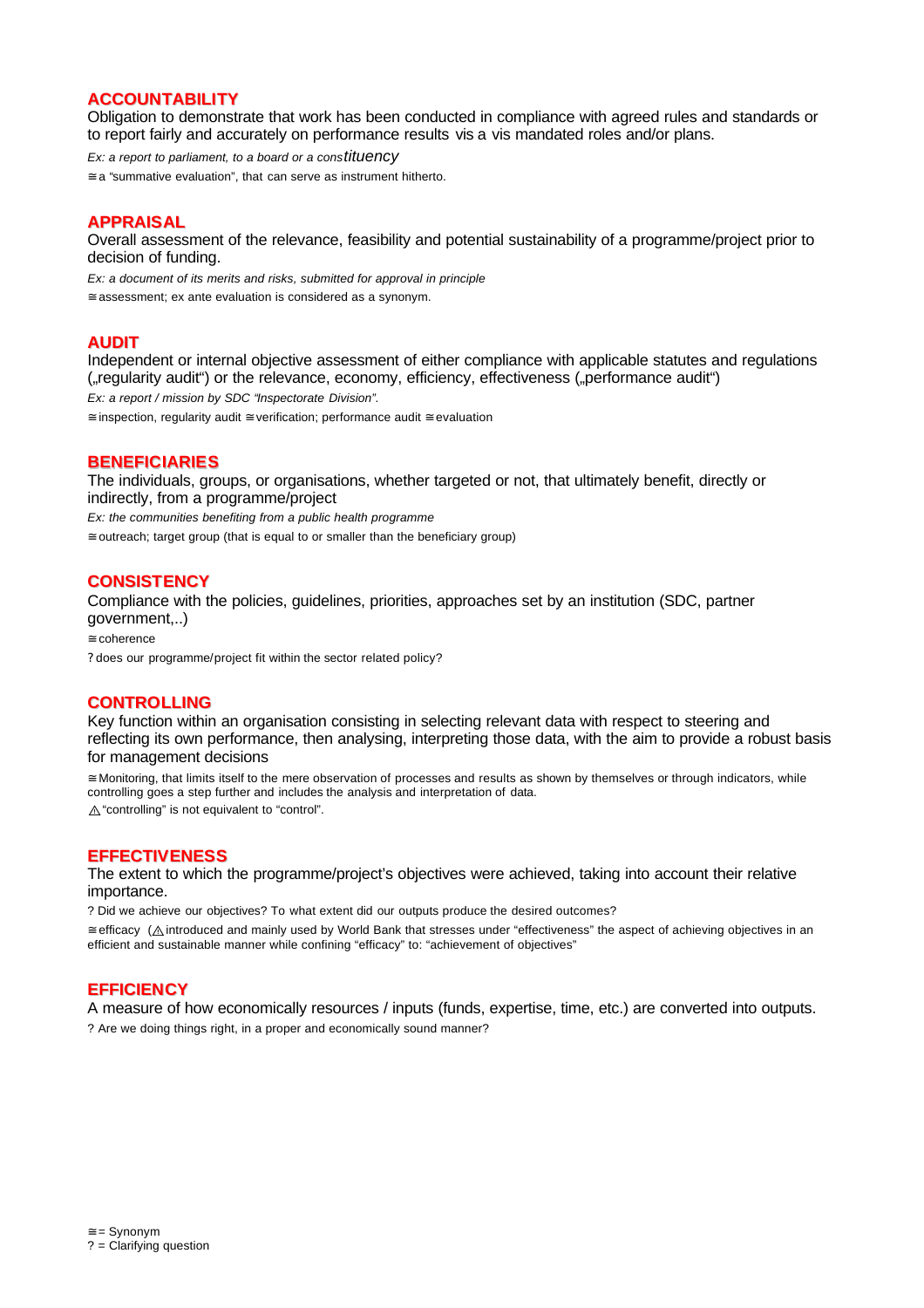# **EVALUATION**

The assessment, as systematic and objective as possible, of an ongoing or completed project, programme or policy, its design, implementation and results. The aim is to determine the relevance and fulfilment of development objectives, efficiency, effectiveness, impact and sustainability.

Evaluation may be of different kind according to:

- its timing: prior to action (**ex ante**), during it (**accompanying**), or after completion (**ex post**).
- its doer: the ones involved in the performed action itself (**self** or **internal**) or an external body or consultant (**external**), or a combination of both.
- its focus: on **accountability** (summative) or on **learning**, improving performance (formative).
- its trigger: evaluation defined, carried out by entities and persons free of the control of those responsible for the design and the implementation of the action (**independent**), or by entities involved in its management or its steering.

additional features:

- its driver: led by donor or partner (**donor-led**, **partner led**), by several authorities, donors (**joint**), along with stakeholders (**participatory**).
- its reach: when limited to one's performed activities (**self**).

≅ assessment, review

? Do we do the right things? Do we do things the right way?

# **Evaluation Star**

**Emphasis may be put on each line between "extremes"** 

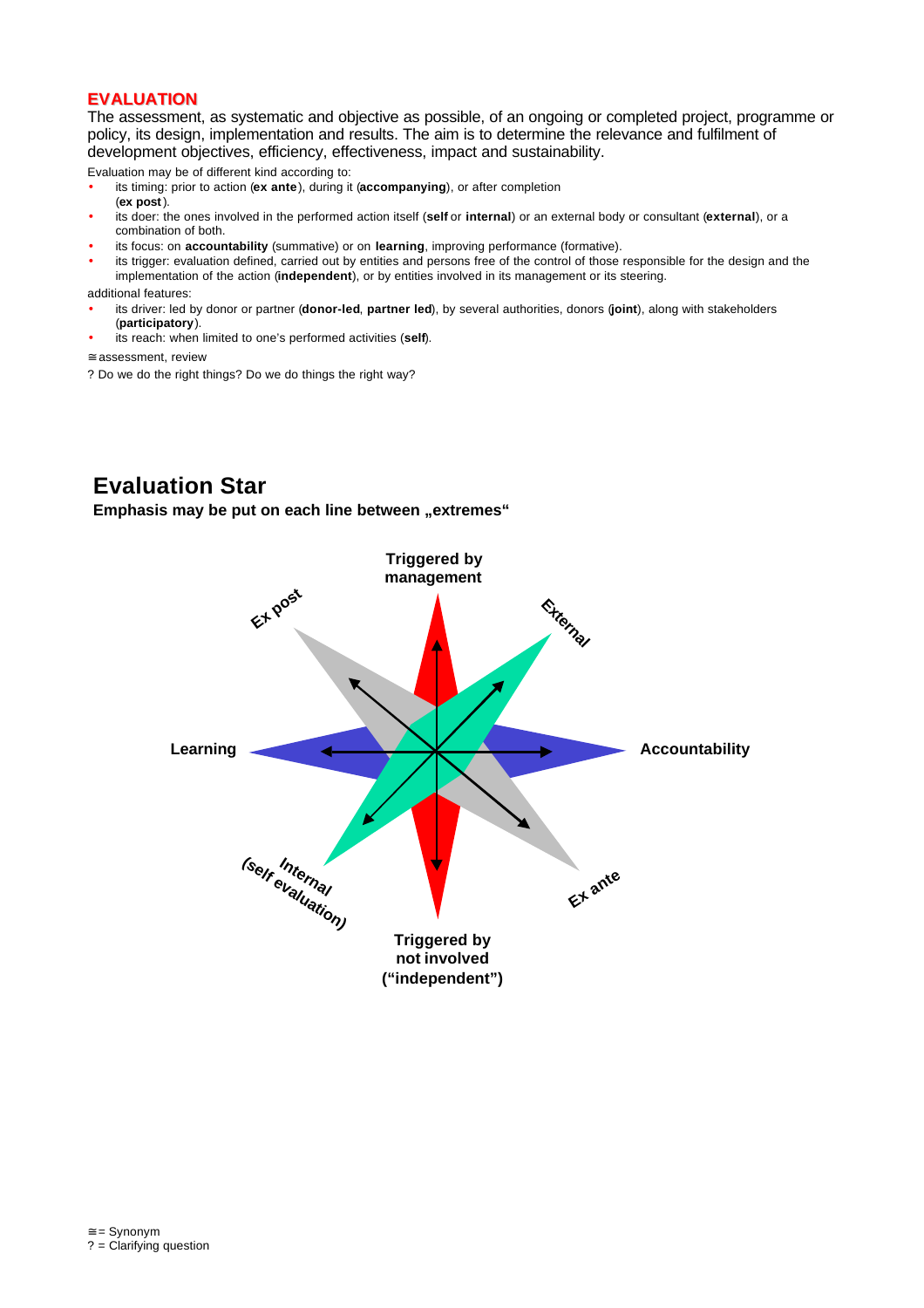# **GOAL (development objective)**

The higher-order objective to which a development intervention is intended to contribute

≅ aim; development objective, overall objective, (at the level of desired impact)

#### **IMPACT**

Positive and negative, primary and secondary long-term changes / effects produced by a programme/project, directly or indirectly, intended or unintended.

*Ex: higher standard of living, increased food security, democratic rule of law*

≅ influences on the context, societal or physical environment

## **INDICATOR**

Quantitative or qualitative factor or variable that provides a simple and reliable means to measure achievement, results, and to reflect processes as well as changes in the context.

*Ex: increase in savings as an indicator of confidence in economic perspective and of trust in banking system; a sky with red fringe at dawn = bad weather at noon.*

? where can we measure the "temperature" of our activities; where should we read signals of expected changes?

#### **INPUTS**

Financial, human and material resources required for programme/project implementation ≅ means invested, time, money, energy, know-how

#### **LOGFRAME**

Management tool used to enhance the design of project /programme. It involves identifying strategic elements (goal, purpose, planned outputs, planned activities and inputs), delineating their causal relationships, specifying indicators as well as identifying the assumptions (influence or risks) that may influence success and failure.

It may facilitate planning, implementation and evaluation of programme/project, in a participatory and transparent manner.

= Logical Framework Approach, Project Framework

#### **MONITORING**

A continuing observation function that uses systematic collection of relevant and selected data to provide management and the main stakeholders of a programme/project with indications of the extent of progress and achievement of objectives as well as the process and impact.

*Ex: set of information collected by a sailor; cockpit board or dashboard*  $\cong$  follow up, controlling

#### **OBJECTIVE of a Programme or Project**

The intended physical, financial, institutional, social, environmental or other development results which a programme/project is expected to contribute to and which lies in its own sphere of influence. U should be "smart", that means: **s**imple, **m**easurable, **a**chievable, **r**ealistic, **t**ime bound

≅ purpose; expected outcome

#### **OUTCOME**

Results of a programme/project relative to its objectives that are generated by its respective partners' outputs.

*Ex: improved capacity of an institution to manage, set and enforce policies.* ≅ results, effects at purpose level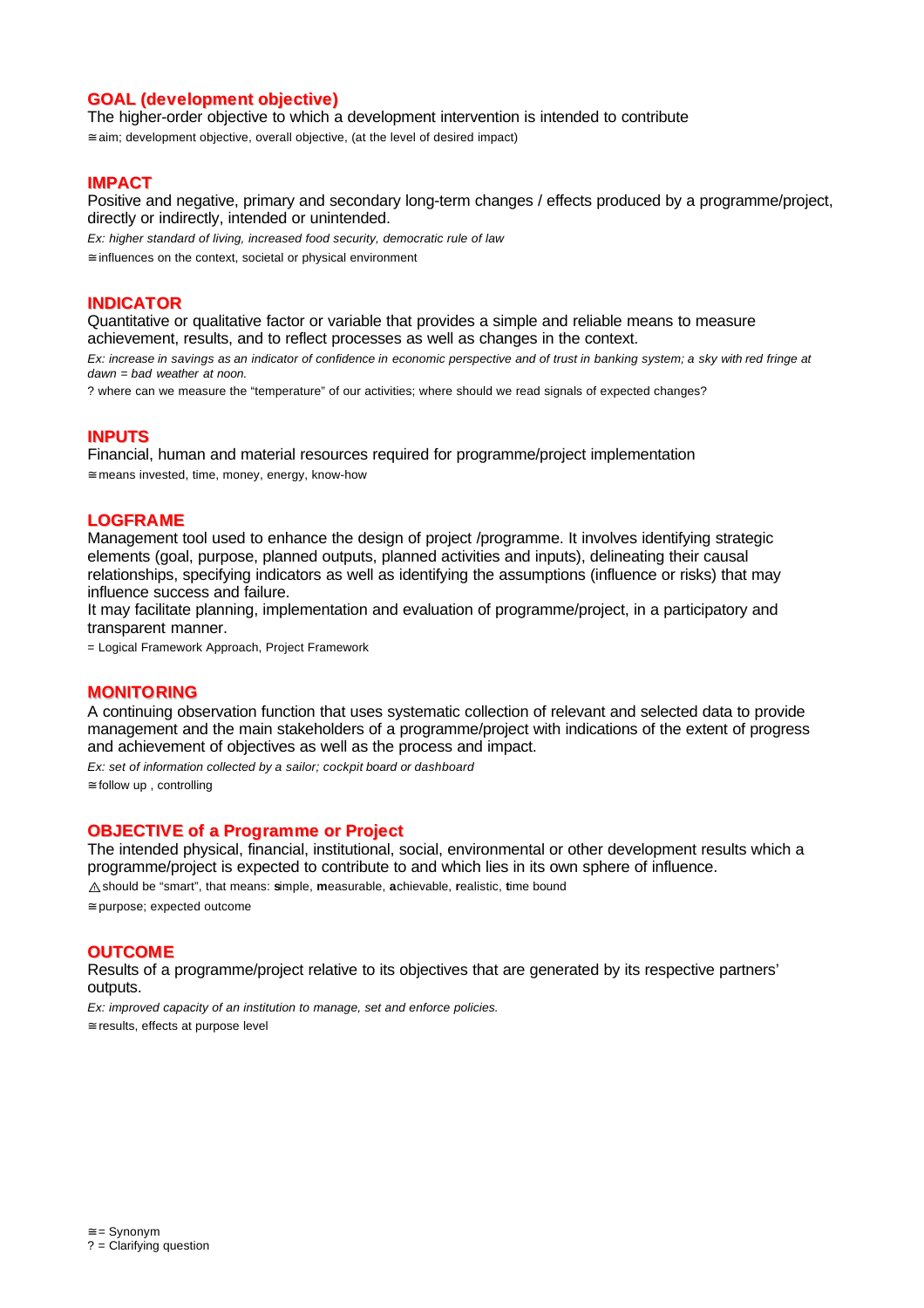# **OUTPUTS**

The tangible products (goods, services) of a programme or project (UNDP). *Ex: extension services provided to rice farmers, advisory services delivered to an organisation* ≅ project deliveries

#### **PARTNER**

Organisations, institutions that collaborate to achieve mutually agreed upon objectives and share responsibility and accountability, benefits as well as risks and endeavours.

#### **PLANNING**

The process through which goals and objectives of a programme/project are set, partners identified, inputs figured out, activities specified and scheduled, monitoring mechanisms defined, so that expected outputs and outcomes might be achieved in a timely manner.

#### **PROGRAMME / PROJECT CYCLE MANAGEMENT (PCM/PEMT)**

The process to steer and manage all steps, starting from identification till completion, through appraisal, planning, implementation, monitoring, feedback and evaluation.

"PEMT" (Planning, Evaluation, Monitoring, Transference into Action) is the SDC interpretation of PCM, that stresses process approach, partners' participation as well as human and institutional development related aspects.

# **PURPOSE**

The publicly stated objectives of the development programme or project.

≅ programme/project objectives; planned outcomes

#### **RELEVANCE**

The extent to which the objectives of a programme/project are consistent with beneficiaries' needs, country needs, global priorities.

≅ significance; pertinence

? to what extent do we do the right things ? does it make sense?

# **RESULT**

The output, outcome or impact of a programme/project. There are three different levels of results (see illustration).

#### **REVIEW**

An assessment of the performance of a programme/project, periodically or on a ad hoc basis, triggered by management or a stakeholder

≅ evaluation, although frequently "evaluation" is used for a more comprehensive and/or more in-depth assessment than "review". Reviews tend to emphasise operational aspects.

# **STAKEHOLDERS**

Agencies, organisations, groups or individuals who have a direct, indirect stake or commitment in the programme/project design, implementation, benefits or in its evaluation.

*Ex: health ministry, healthcare providers, health insurance as well as patients' organisations*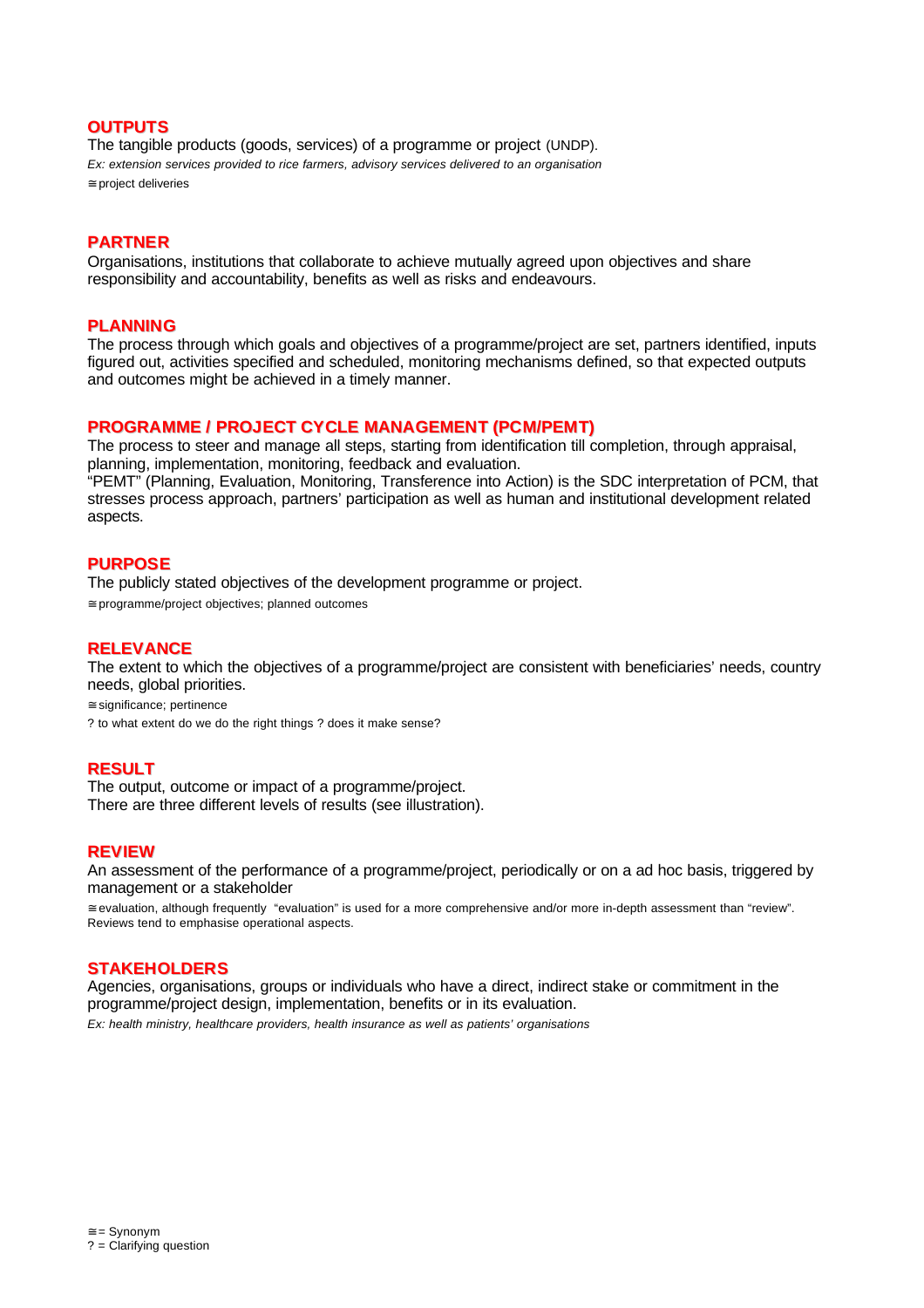# **SUSTAINABILITY**

The continuation of benefits, effects generated by a programme/project after its termination. *Ex: a micro-credit scheme that is generating enough money for the scheme to operate, cover risks and develop its staff* ≅ durability, viability



# **Planning and Evaluation at the 3 levels of results:**

Look out: one may be very efficient but not effective! or very effective but not relevant! to do things right is fine, but to do the right things is for sure far more important!